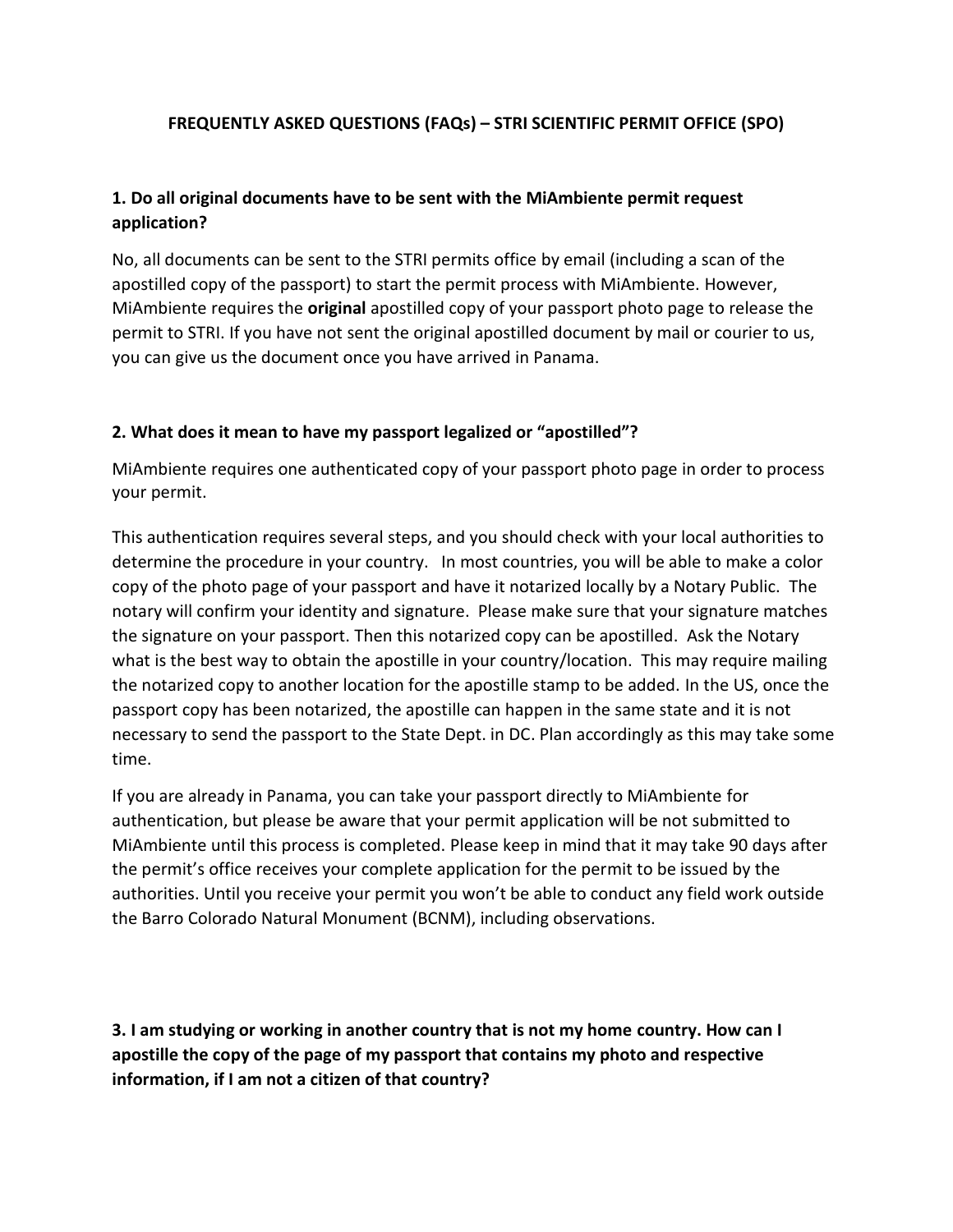Please check with the authorities of the country where you are currently residing. Generally, the process begins with the verification of a copy of your passport page that contains the photo and personal information by a notary public or circuit judge. The notary public will be able to inform you of the next step once the document has been notarized. It will then become an official document of that country and can be apostilled by the respective officials of that country.

# **4. Will MiAmbiente process my permit application without an apostilled copy of my passport?**

No, you must have your passport apostilled for your permit application to be complete **or** take your passport to MiAmbiente for verification before your permit application will be processed. Please be aware that your permit application will be not submitted to MiAmbiente until this process is completed.

However, MiAmbiente will accept a copy of the apostilled passport in order to start the permit review process. You may send a copy of the apostilled document by email so we can start the permit process with the authority, but you will need to bring the original apostilled copy to us when you arrive in Panama. Keep in mind that it may take 90 days after the permit office receives your complete application for the permit to be issued by the authorities. Until you receive your permit you won't be able to conduct any field work outside the Barro Colorado Natural Monument (BCNM), including observations.

\*\*\*If your research requires a MiAmbiente permit, your STRI visit request will not be approved until the permit office receives a complete permit application, including a copy of your apostilled passport.

## **5. How long does the MiAmbiente permit application process take?**

By executive decree, MiAmbiente may take up to 45 **business** days to process research, export and import permits. It is possible that the authorities may issue the permit sooner, but the STRI Scientific Permits Office has no control over this time, and therefore cannot guarantee when a permit will be issued. Please also be aware that the STRI permits office does not always submit the application the day they receive it. So please consider an additional 15 business days after the complete application is received, in case the office has a large backlog. Also, your permit application may take longer if approval of a research protocol is needed (See question 13).

# **6. The MiAmbiente permit application requires that a Panamanian citizen be included on the permit request. Who should I include?**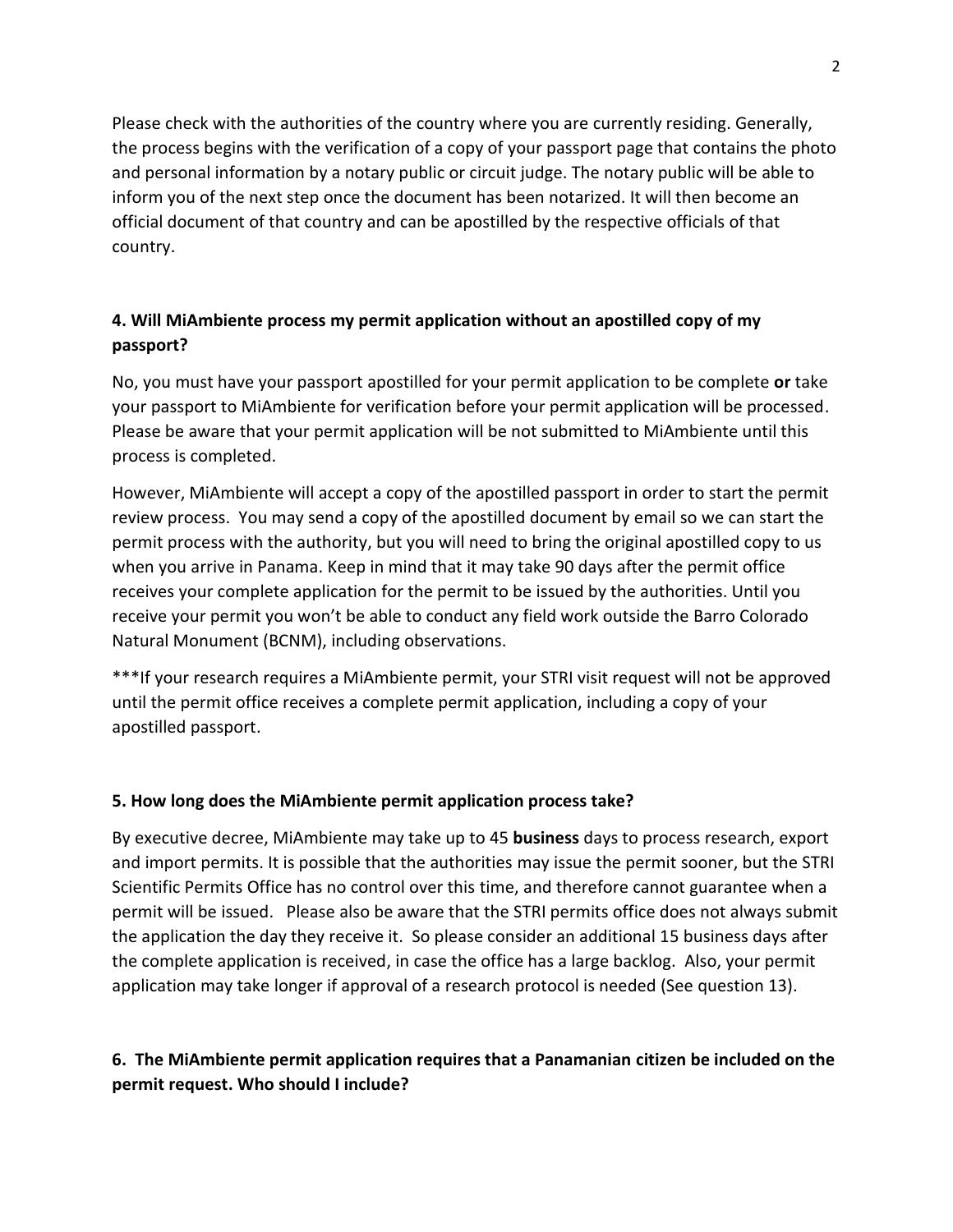This person is typically a collaborator who is involved with the research project, which can include someone that you will be training or a paid assistant. Consult with your STRI host if you need help with finding a Panamanian citizen to add to your permit request.

#### **7. Can permit applications be submitted in English?**

No, all permit applications must be prepared in Spanish, which is the official language of Panama and with which the procedures are carried out by the authorities. You can find a list of translators in Panama on the Scientific Permits Office webpage. Alternatively, online translation services (e.g., Google Translate, SpanishDict, etc.) are usually adequate for permit applications.

## **8. What is the cost of a permit?**

Costs vary according to the institution issuing the permit and the number of participants. You can check the costs associated with the processing and issuance of scientific permits at the following link [https://stri.si.edu/fees/permits.](https://stri.si.edu/fees/permits) Your permit cost **will depend on your assigned visitor category**.

#### **9. Can I request amendments to an already issued research permit?**

Yes, amendments to research permits may include additions to the personnel, sites, methodology or resources to be collected or studied. Import and export permits and licenses cannot be amended and require a new permit request application.

# **10. What documents must I submit for the inclusion of new participants to a current research permit?**

This may vary by governmental institution. Please check for the institutional permit requirements at [https://stri.si.edu/plan-your-visit/scientific-research-permits.](https://stri.si.edu/plan-your-visit/scientific-research-permits) For example, for MiAmbiente, you must send a CV in Spanish, an apostilled copy of the passport photo page or notarized ID (if in Panama), and signed waiver of responsibility for each person.

#### **11. Can I apply for a research permit without having a project registered with STRI?**

No. To apply for a research permit, you must first register the project and have it approved. When you register your visit request, the permits office will provide you with information on which permits you will need to apply for.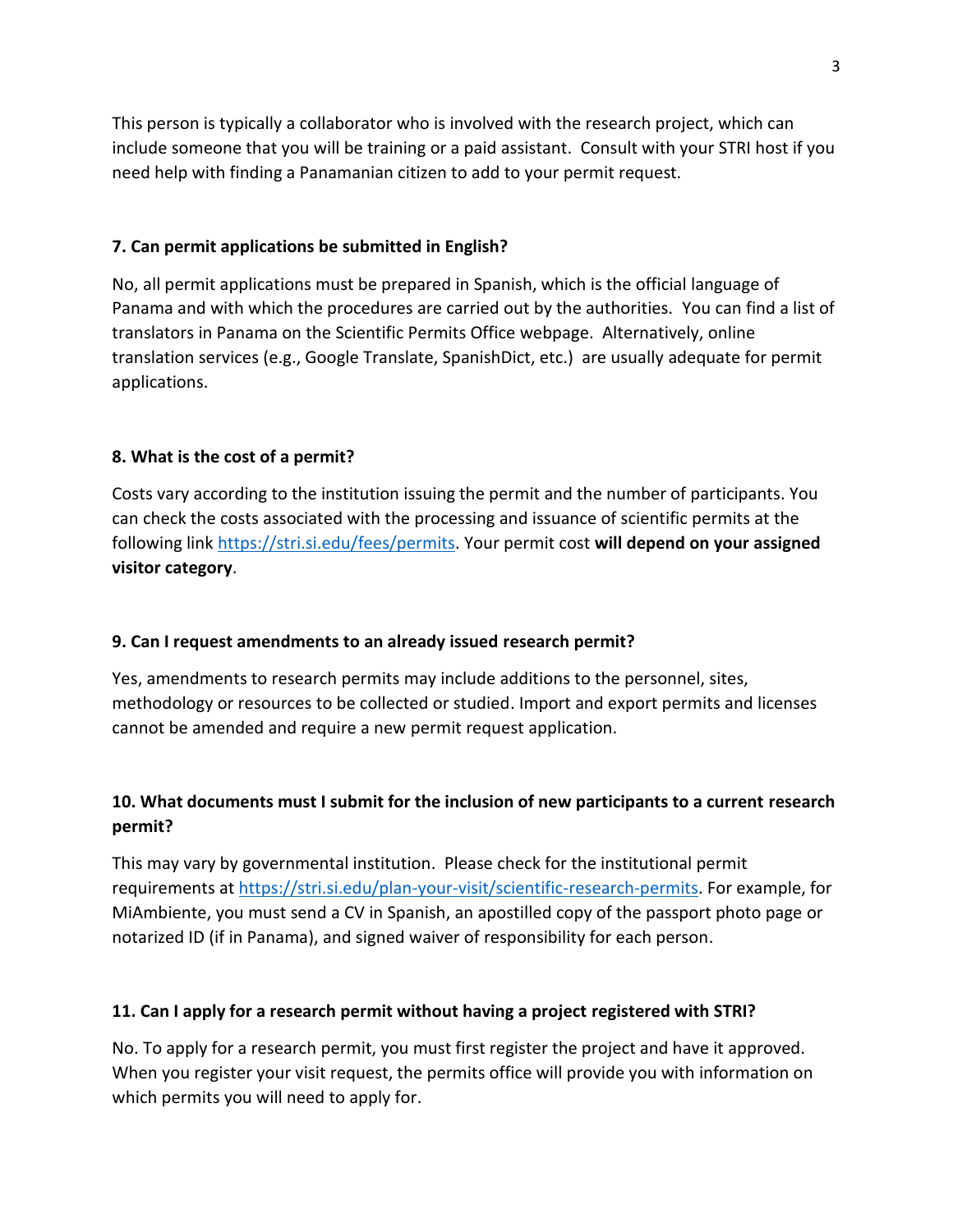#### **12. Can I request an extension of an expiring research permit?**

No, Panamanian authorities do not extend the expiration date of issued permits. You need to submit a new permit request application with the required documents.

## **13. Which research sites require special authorization for access?**

Most protected areas such as national parks do not require special authorization. However, the following location have special approval requirements that need to be obtained in advance to process your permit request: the Parque Natural Metropolitano (PNM), Parque Municipal Summit, Reserva Forestal Fortuna, Reserva del Cerro Ancon, indigenous areas, areas under the jurisdiction of the Autoridad del Canal de Panamá (ACP), private areas (the researcher is responsible for obtaining these authorizations), Parque Nacional Coiba, Agenia Panamá Pacífico (APP). You can find information for these requests at [https://stri.si.edu/plan-your](https://stri.si.edu/plan-your-visit/scientific-research-permits)[visit/scientific-research-permits.](https://stri.si.edu/plan-your-visit/scientific-research-permits) Such authorizations are called "CLIPs" (Consentimiento Libre Informado Previo). The permits office will process your request for PNM, Fortuna, Coiba, APP, Summit and ACP, and Ancon.

# **14. Is it necessary to carry my research permit when in the field?**

Yes, granting permit institutions in Panama require that all personnel in the field always carry a copy of their research permit.

# **14. How can I apply for research permits if I am going to work with vertebrates or my research involves human subjects?**

Research protocols must first be submitted for approval by either the SI Animal Care and Use Committee (ACUC) for vertebrates, or the Institution Review Board (IRB) for human subjects. Evaluation of the research protocol by either committee can take up to 45 days so please take this stage into consideration when planning your visit. These approvals must accompany your research permit application.

Requirements for the ACUC can be found here: [https://stri.si.edu/plan-your-visit/scientific](https://stri.si.edu/plan-your-visit/scientific-research-permits/animal-care-use-committee)[research-permits/animal-care-use-committee](https://stri.si.edu/plan-your-visit/scientific-research-permits/animal-care-use-committee)

Requirements for the IRB can be found here: [https://stri.si.edu/plan-your-visit/scientific](https://stri.si.edu/plan-your-visit/scientific-research-permits/sd-606)[research-permits/sd-606](https://stri.si.edu/plan-your-visit/scientific-research-permits/sd-606)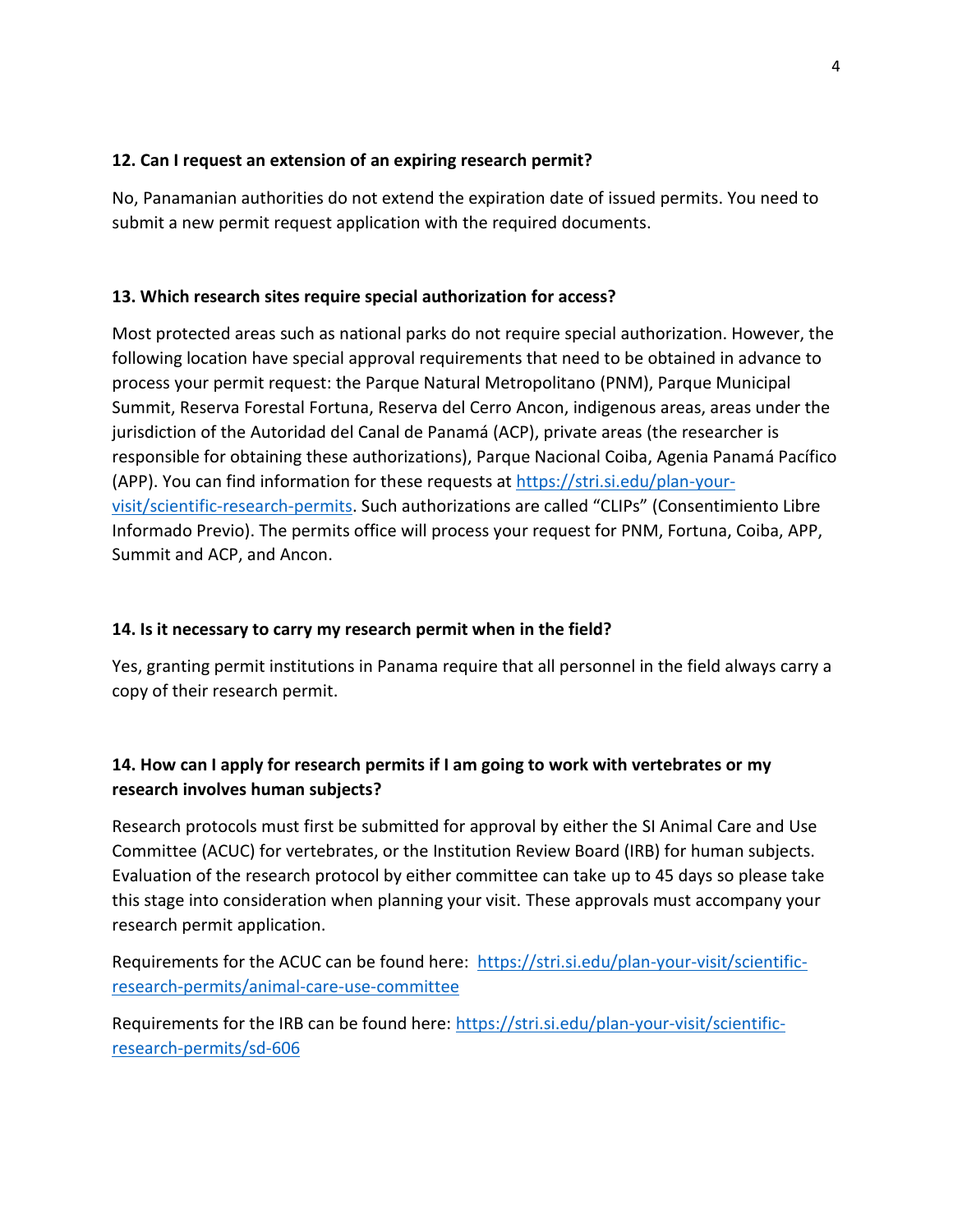#### **15. I don't know yet which species I will be collecting. Can I still apply for a permit?**

Yes, indicate the number of specimens you would like to collect and a higher taxonomic level in the field for Scientific Name (e.g. Family or Genus) in the permit application. Please add an explanation to your method sections on why you are not able to provide the detailed information.

## **16. Is a MiAmbiente research and/or collection permit required for work on the Barro Colorado Natural Monument?**

No, this authorization is granted by STRI, which has jurisdiction over the Monument. However, if you plan to export material collected at BCI, you need an export permit from MiAmbiente.

# **17. I am planning to import research samples to Panama. Do I need to have an export permit from the country of origin of the samples before I can apply for an import permit for Panama?**

Proof of an export permit is not necessary in most cases to apply for an import permit. Please check the regulation on your country for rules regarding the export. However, for imports of CITES species Panama does require the CITES export permit from the country of origin. It is possible that the authorities, when evaluating your request, may ask you to submit additional documentation due to situations at the country of origin. If in doubt, please contact us at [stri](mailto:stri-permits@si.edu)[permits@si.edu.](mailto:stri-permits@si.edu)

## **18. Can I apply for a MiAmbiente export permit without having collected my samples?**

No, to apply for an export permit you must have collected the material first, for which you must have a collecting/research permit. You will also need to file a collecting report and deposit voucher specimens at the University of Panama – contact the Permits Office for more information about this requirement. Your export permit request will not be complete unless you have a signed statement saying that you have deposited your voucher specimens.

For exporting other types of materials, please contact the permits office at [stri-permits@si.edu.](mailto:stri-permits@si.edu)

#### **19. Can I use the same export permit for multiple shipments?**

No. Export permits are only valid for one export (multiple boxes that travel together to the same destination are considered a single shipment). If you need to send material out of the country on different dates or shipments, you will need to process an export permit for each of